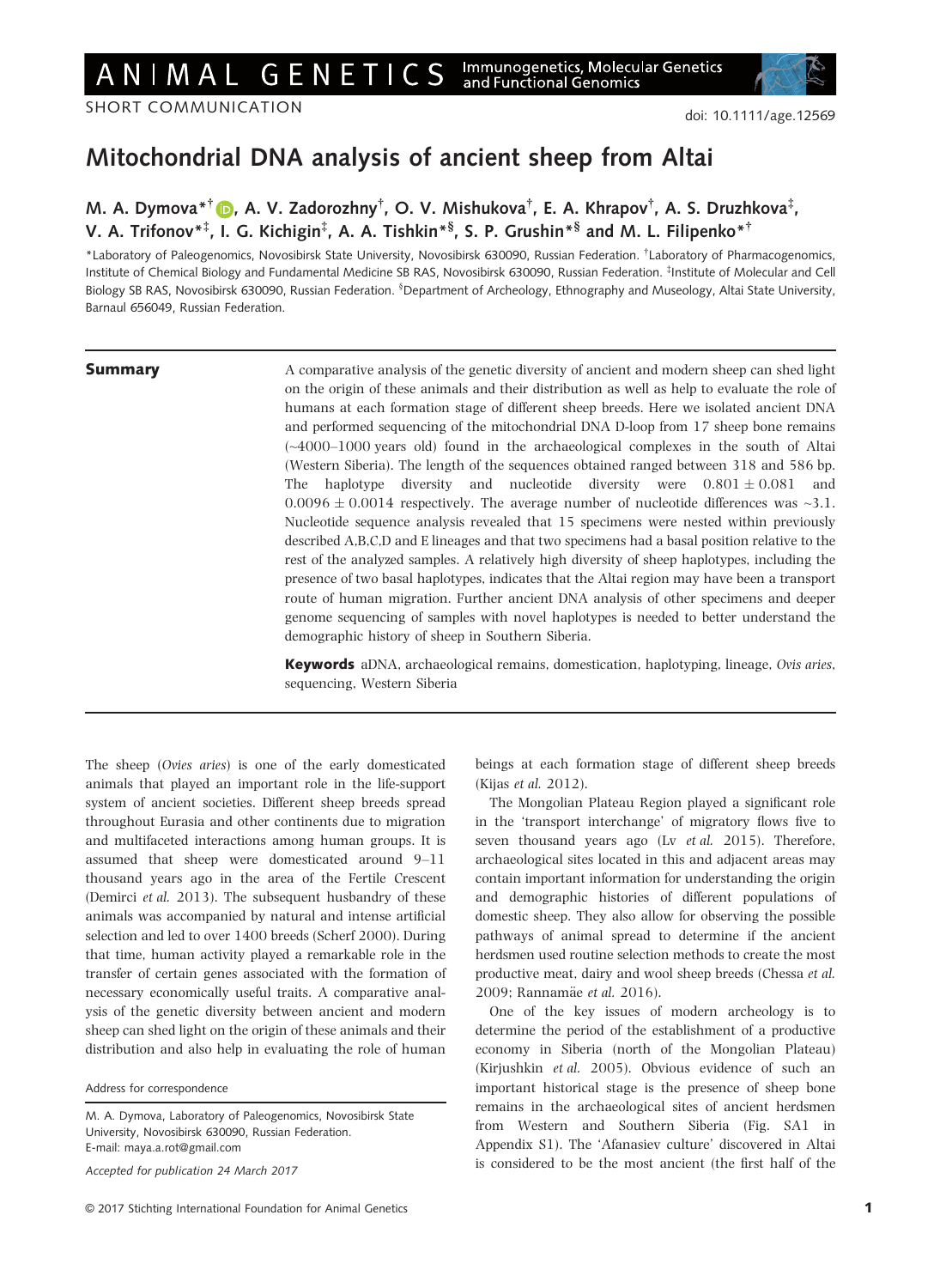

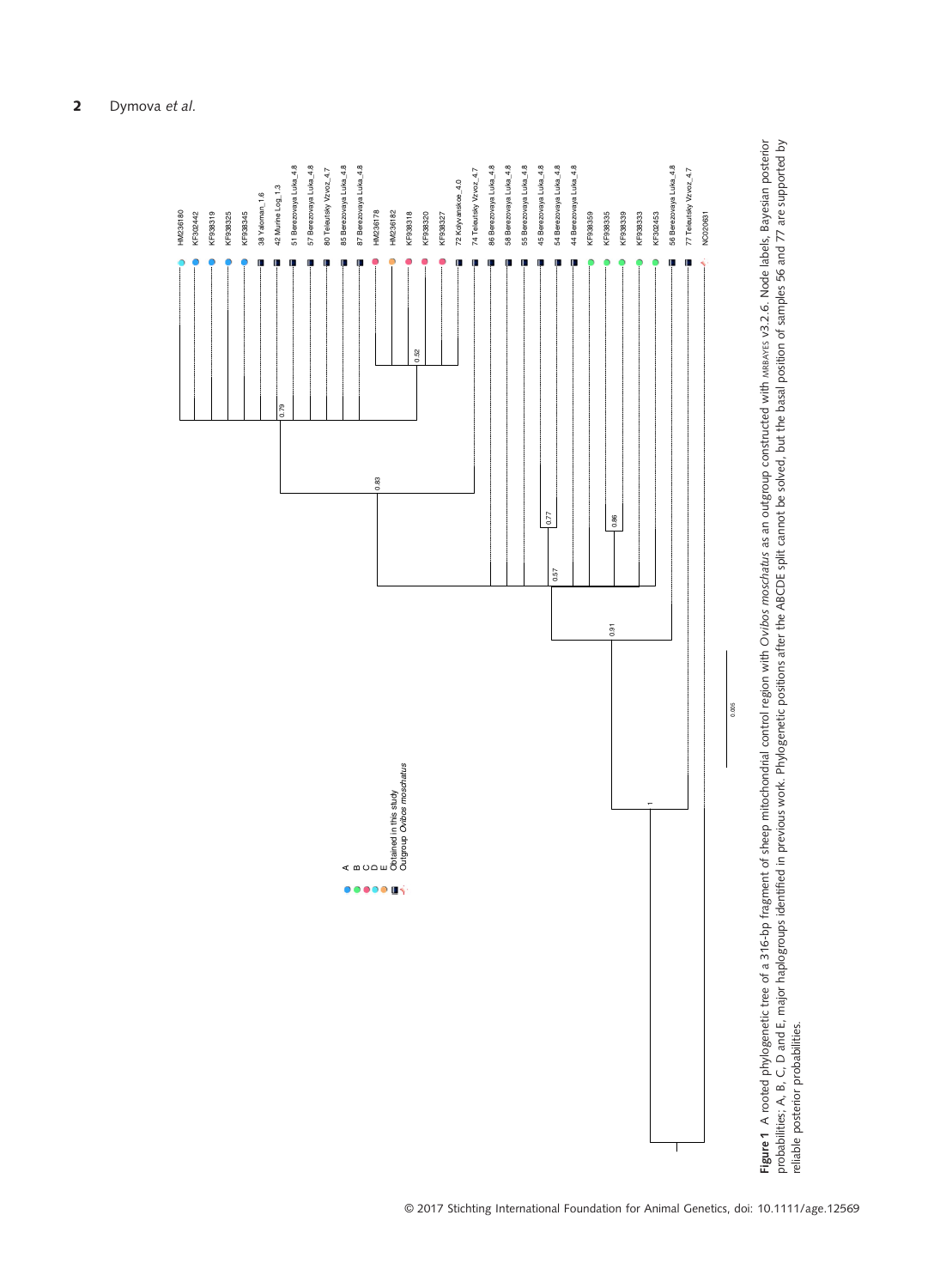third millennium BC). Among the archeological sites studied thus far, the ancient settlement Berezovaya Luka is of great importance, as it has been characterized as a cultural and economic center referring to Eluninskaya archaeological culture. The excavation site yielded an enormous amount of material, of which domestic animal bones dominated (about 99% of all artifacts). It has been proven that the bones of sheep and goats prevailed (over 55%) (Kosinzev 2005). The studied bones of sheep were relatively well preserved, even in comparison with more recent samples from other sites. These and other findings from the ancient and medieval monuments of Western Siberia, Eastern Kazakhstan and Mongolia provide an opportunity to start an extensive analysis of population demography using ancient DNA. The aim of this study was to investigate the mtDNA D-loop variability of Bronze Age ancient sheep from Altai and the relationship between ancient and modern sheep, thus to obtain valuable genetic information for understanding the origin of Altai domestic sheep.

In this work we studied 15 skeletal remains of sheep from the several Early Bronze Age archaeological sites and two skeletal remains from the Early Middle Age archaeological sites (Table S1). The aDNA isolations were carried out according to the already-described method in a specialized laboratory dedicated to ancient DNA analysis, with some modifications (Pääbo et al. 1988). Negative control was used as one of the stringent quality assurance criteria. The mtDNA D-loop fragments were amplified by PCR using specific overlapping primers—Dov1–Dov10 (Table S1) which flank the region from 15 956 bp to 16 555 bp. We analyzed sequences obtained in this work as well as modern sheep haplotypes from all earlier described haplogroups (A, B, C, D and E) and the mtDNA sequence of Ovibos moschatus (NC\_020631.1) as an outgroup. The MRBAYES v3.2.6 package was used to construct phylogenetic trees (Huelsenbeck & Ronquist 2001), which were visualized and manipulated in FIGTREE v1.4.2 [\(http://tree.bio.ed.ac.uk/software/figtree/](http://tree.bio.ed.ac.uk/software/figtree/)). Divergence times were estimated by BEAST 1.8.3 (Drummond et al. 2012). As a calibration node, we used previously estimated divergence time of major haplogroups A, B, C, D and E (0.8  $\pm$  0.2 Ma) (Lv *et al.* 2015).

Ancient DNA was isolated from 17 samples of sheep remains found in the archaeological complexes in Altai for the first time, and the sequences of mtDNA control regions were determined. The GenBank accession numbers of the sequences are shown in Table S1. The haplotype diversity and nucleotide diversity were  $0.801 \pm 0.08$  and  $0.0096 \pm 0.001$  respectively. The average number of nucleotide differences was 3.1. Previous work on genotyping modern Chinese, Mongolian and Tibetan sheep have shown greater haplotype and nucleotide diversity, which may be explained by the longer lengths of the analyzed sequences (Luo et al. 2005; Liu et al. 2016). Analysis of ancient samples from the Early Bronze Age in China has shown lower nucleotide diversity  $(0.0076 \pm 0.0053)$  (Cai et al. 2011).

The aligned sequences here had a total length of 316 bp, which slightly reduced the number of polymorphic sites. The phylogenetic position of sequences was inferred from a phylogenetic tree (Fig. 1). An initial haplotyping revealed that samples 44, 45, 54, 55, 58 and 86 perhaps belonged to lineage B (6/17, 35.3%) whereas samples 38, 42, 51, 57, 80, 85 and 87 belonged to lineage A (7/17, 41%). Samples 72 and 74 could possibly be placed in an uncertain position within the A, C, D and E lineages. Samples 56 and 77 had a basal position relative to the rest of the analyzed samples. We hypothesize that ancient sheep may have been more diverse, that the level of haplotype polymorphism was higher than in modern times and that it is necessary to consider extinct lineages G (which includes haplotype 56) and F (which includes haplotype 77). A sequence similarity search using BLAST revealed that the haplotype 77 was most similar to sequence DQ791112.1, obtained from an Iberian domestic sheep (O. aries LA08) and that haplotype 56 was most similar to JN574151.1, isolated from O. aries voucher TKDAG21; both sequences presumably belong to haplogroup B. The approximate time of haplotype divergence within haplogroups was estimated using BEAST 1.8.3 as 1.7 Ma ago for sample 77 and as 0.96 Ma ago for haplotype 56 (see Fig. SA4 in Appendix S1). As a calibration node we used previously estimated divergence time of the major haplogroups A, B, C, D and E ( $0.8 \pm 0.2$  Ma ago).

Thus, at least two sheep lineages (A and B) occurred in Altai since the Early Bronze Age, which correlates with the literature data describing the route of the major colonization process of Middle Eastern sheep to eastern Eurasia (including Mongolia, China and India) through the Caucasus and Central Asia at approximately 4.5–6.8 ka (Lv et al. 2015). Earlier, it was demonstrated that haplogroup A was characteristic of the Early Bronze Age in China (Cai et al. 2011). At the present time, haplogroup A remains dominant (58.73%) followed by haplogroup B with an average frequency of 24.68% and haplogroup C with an average frequency of 16.59%. (Luo et al. 2005). Here we showed first that in Early Bronze Age Altai both haplogroups (A and B) occurred along with some novel previously undescribed haplogroups. The existence of two basal haplotypes, greater haplotype diversity and nucleotide diversity indicate that there was a great variety of sheep breeds in the past. This indicates that a highly heterogeneous pre-domesticated sheep population was recruited and that a genetic bottleneck took place, but the bottleneck was not as severe as for some other domestic animal (Kijas et al. 2012). This also can be explained by the hypothesis that Altai could have been a migratory corridor for sheep dispersal or that the region has benefited from an active exchange between different cultures.

Future projects will concentrate on whole genome sequencing of certain samples, which will help to further expand the phylogenetic and evolutionary analysis. In parallel, we plan to conduct targeted next-generation sequencing, implemented through the recent availability